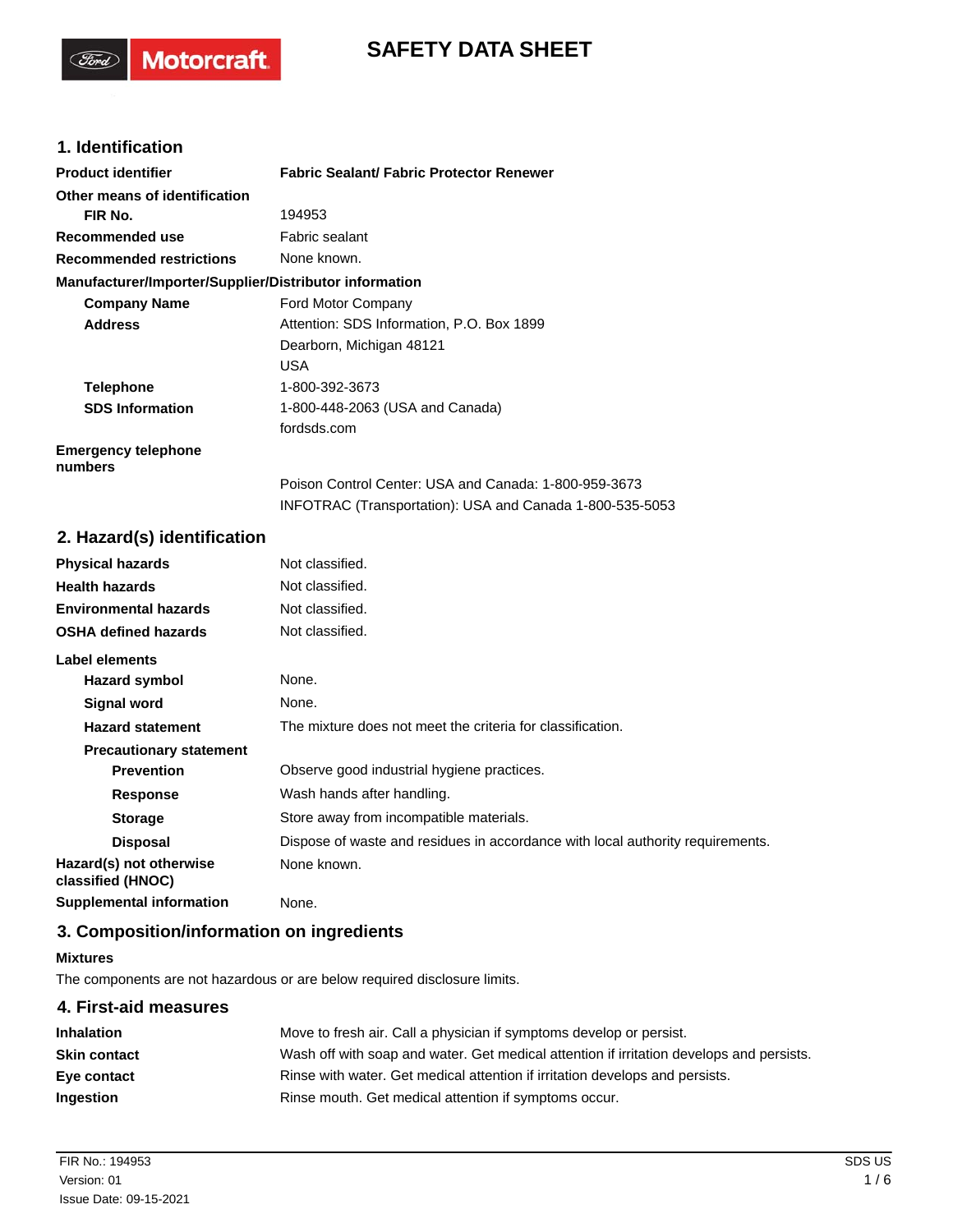| <b>Most important</b><br>symptoms/effects, acute and<br>delayed                     | Direct contact with eyes may cause temporary irritation.                                                                                                                                                                                          |
|-------------------------------------------------------------------------------------|---------------------------------------------------------------------------------------------------------------------------------------------------------------------------------------------------------------------------------------------------|
| <b>Indication of immediate</b><br>medical attention and special<br>treatment needed | Treat symptomatically.                                                                                                                                                                                                                            |
| <b>General information</b>                                                          | Ensure that medical personnel are aware of the material(s) involved, and take precautions to<br>protect themselves.                                                                                                                               |
| 5. Fire-fighting measures                                                           |                                                                                                                                                                                                                                                   |
| Suitable extinguishing media                                                        | Water fog. Foam. Dry chemical powder. Carbon dioxide (CO2).                                                                                                                                                                                       |
| Unsuitable extinguishing<br>media                                                   | Do not use water jet as an extinguisher, as this will spread the fire.                                                                                                                                                                            |
| Specific hazards arising from<br>the chemical                                       | During fire, gases hazardous to health may be formed. Upon decomposition, this product emits<br>carbon monoxide, carbon dioxide and/or low molecular weight hydrocarbons.                                                                         |
| Special protective equipment<br>and precautions for firefighters                    | Self-contained breathing apparatus and full protective clothing must be worn in case of fire.                                                                                                                                                     |
| <b>Fire fighting</b><br>equipment/instructions                                      | Move containers from fire area if you can do so without risk.                                                                                                                                                                                     |
| <b>Specific methods</b>                                                             | Use standard firefighting procedures and consider the hazards of other involved materials.                                                                                                                                                        |
| <b>General fire hazards</b>                                                         | No unusual fire or explosion hazards noted.                                                                                                                                                                                                       |
| 6. Accidental release measures                                                      |                                                                                                                                                                                                                                                   |
| Personal precautions,<br>protective equipment and<br>emergency procedures           | Avoid contact with eyes, skin, and clothing. Avoid breathing mist or vapor. Keep unnecessary<br>personnel away. For personal protection, see section 8 of the SDS.                                                                                |
| <b>Methods and materials for</b><br>containment and cleaning up                     | This product is miscible in water.                                                                                                                                                                                                                |
|                                                                                     | Large Spills: Stop the flow of material, if this is without risk. Dike the spilled material, where this is<br>possible. Absorb in vermiculite, dry sand or earth and place into containers. Following product<br>recovery, flush area with water. |
|                                                                                     | Small Spills: Wipe up with absorbent material (e.g. cloth, fleece). Clean surface thoroughly to<br>remove residual contamination.                                                                                                                 |
|                                                                                     | Never return spills to original containers for re-use. For waste disposal, see section 13 of the SDS.                                                                                                                                             |
| <b>Environmental precautions</b>                                                    | Avoid discharge into drains, water courses or onto the ground.                                                                                                                                                                                    |
| 7. Handling and storage                                                             |                                                                                                                                                                                                                                                   |
| <b>Precautions for safe handling</b>                                                | Avoid contact with eyes, skin, and clothing. Avoid breathing mist or vapor. For personal protection,<br>see Section 8 of the SDS.                                                                                                                 |
| Conditions for safe storage,<br>including any incompatibilities                     | Store in tightly closed container. Store away from incompatible materials (see Section 10 of the<br>SDS).                                                                                                                                         |

## **8. Exposure controls/personal protection**

| <b>Occupational exposure limits</b> | No exposure limits noted for ingredient(s).                                                                                                                                                                                                                                                                                                |  |
|-------------------------------------|--------------------------------------------------------------------------------------------------------------------------------------------------------------------------------------------------------------------------------------------------------------------------------------------------------------------------------------------|--|
| <b>Biological limit values</b>      | No biological exposure limits noted for the ingredient(s).                                                                                                                                                                                                                                                                                 |  |
| Appropriate engineering<br>controls | Use adequate ventilation to control airborne concentrations below the exposure limits/guidelines. If<br>user operations generate a vapor, dust and/or mist, use process enclosure, appropriate local<br>exhaust ventilation, or other engineering controls to control airborne levels below the<br>recommended exposure limits/quidelines. |  |
|                                     | Individual protection measures, such as personal protective equipment                                                                                                                                                                                                                                                                      |  |
| <b>Eye/face protection</b>          | Wear safety glasses with side shields (or goggles).                                                                                                                                                                                                                                                                                        |  |
| <b>Skin protection</b>              |                                                                                                                                                                                                                                                                                                                                            |  |
| <b>Hand protection</b>              | Suitable chemical protective gloves should be worn when the potential exists for skin exposure.<br>The choice of an appropriate glove does not only depend on its material but also on other quality<br>features and is different from one producer to the other. Nitrile gloves are recommended.                                          |  |
| Other                               | Wear appropriate chemical resistant clothing if applicable.                                                                                                                                                                                                                                                                                |  |
|                                     |                                                                                                                                                                                                                                                                                                                                            |  |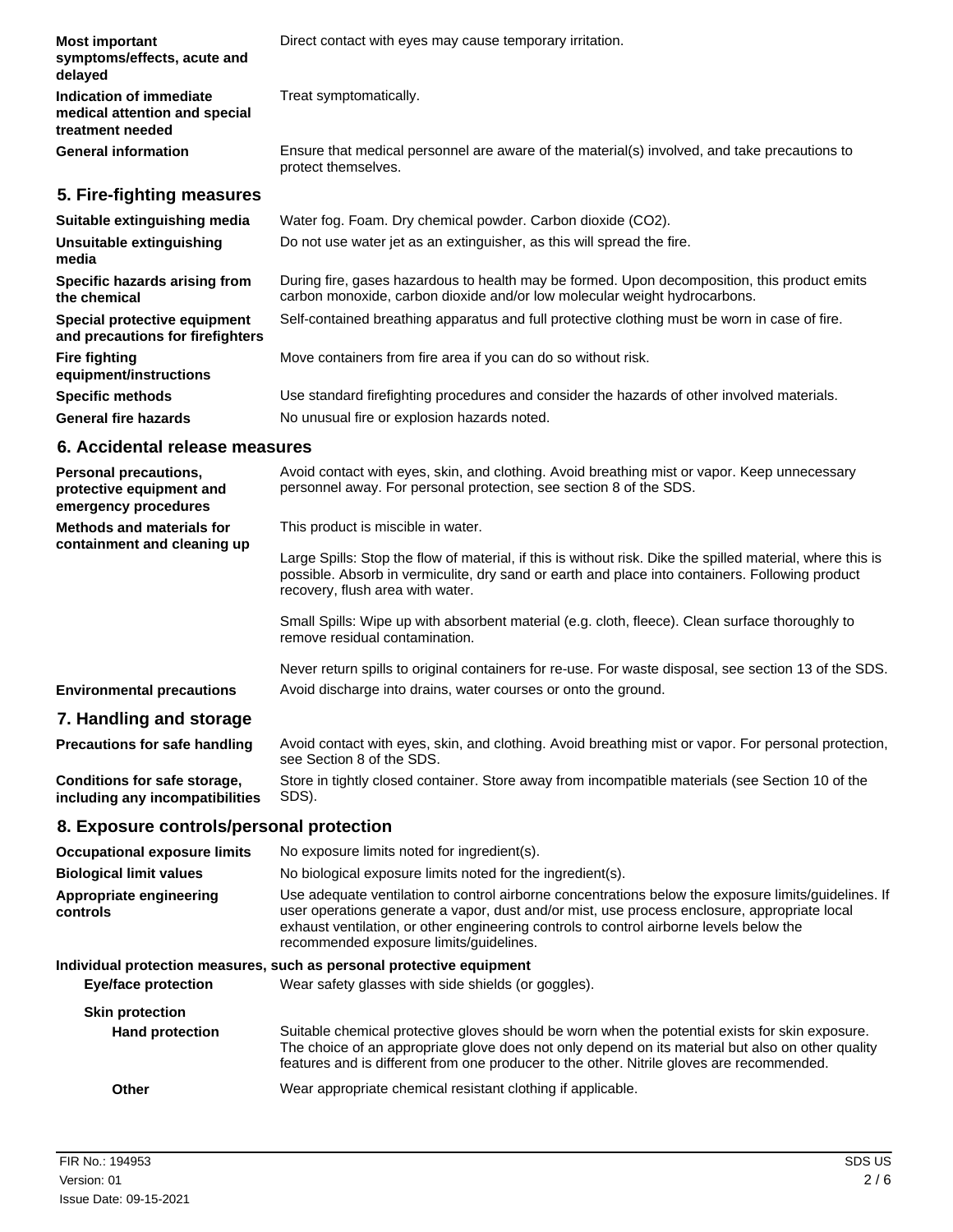| <b>Respiratory protection</b>            | If engineering controls do not maintain airborne concentrations to a level which is adequate to<br>protect worker health, an approved respirator must be worn. Respirator selection, use and<br>maintenance should be in accordance with the requirements of OSHA Respiratory Protection<br>Standard 29 CFR 1910.134 and/or Canadian Standard CSA Z94.4. |
|------------------------------------------|----------------------------------------------------------------------------------------------------------------------------------------------------------------------------------------------------------------------------------------------------------------------------------------------------------------------------------------------------------|
| <b>Thermal hazards</b>                   | Wear appropriate thermal protective clothing, when necessary.                                                                                                                                                                                                                                                                                            |
| <b>General hygiene</b><br>considerations | Always observe good personal hygiene measures, such as washing after handling the material<br>and before eating, drinking, and/or smoking. Routinely wash work clothing and protective<br>equipment to remove contaminants.                                                                                                                              |

## **9. Physical and chemical properties**

| Appearance                                        |                                                                                                                     |
|---------------------------------------------------|---------------------------------------------------------------------------------------------------------------------|
| <b>Physical state</b>                             | Liquid.                                                                                                             |
| Form                                              | Liquid.                                                                                                             |
| Color                                             | White.                                                                                                              |
| Odor                                              | Slight.                                                                                                             |
| <b>Odor threshold</b>                             | Not available.                                                                                                      |
| рH                                                | $5 - 7$                                                                                                             |
| Melting point/freezing point                      | 32 °F (0 °C)                                                                                                        |
| Initial boiling point and boiling<br>range        | 212 °F (100 °C)                                                                                                     |
| <b>Flash point</b>                                | Not available.                                                                                                      |
| <b>Evaporation rate</b>                           | Not available.                                                                                                      |
| Flammability (solid, gas)                         | Not applicable.                                                                                                     |
| Upper/lower flammability or explosive limits      |                                                                                                                     |
| Explosive limit - lower (%)                       | Not available.                                                                                                      |
| Explosive limit - upper (%)                       | Not available.                                                                                                      |
| Vapor pressure                                    | Not available.                                                                                                      |
| <b>Vapor density</b>                              | Not available.                                                                                                      |
| <b>Relative density</b>                           | 1.006                                                                                                               |
| Solubility(ies)                                   |                                                                                                                     |
| Solubility (water)                                | Dispersible                                                                                                         |
| <b>Partition coefficient</b><br>(n-octanol/water) | Not available.                                                                                                      |
| <b>Auto-ignition temperature</b>                  | Not available.                                                                                                      |
| <b>Decomposition temperature</b>                  | Not available.                                                                                                      |
| <b>Viscosity</b>                                  | Similar to water                                                                                                    |
| 10. Stability and reactivity                      |                                                                                                                     |
| <b>Reactivity</b>                                 | The product is stable and non-reactive under normal conditions of use, storage and transport.                       |
| <b>Chemical stability</b>                         | Material is stable under normal conditions.                                                                         |
| <b>Possibility of hazardous</b><br>reactions      | No dangerous reaction known under conditions of normal use.                                                         |
| <b>Conditions to avoid</b>                        | Contact with incompatible materials.                                                                                |
| Incompatible materials                            | Strong acids.                                                                                                       |
| <b>Hazardous decomposition</b><br>products        | Upon decomposition, this product emits carbon monoxide, carbon dioxide and/or low molecular<br>weight hydrocarbons. |
| .                                                 |                                                                                                                     |

## **11. Toxicological information**

| Information on likely routes of exposure |                                                                                                                               |
|------------------------------------------|-------------------------------------------------------------------------------------------------------------------------------|
| <b>Inhalation</b>                        | Based on available data, the classification criteria are not met.                                                             |
| <b>Skin contact</b>                      | Based on available data, the classification criteria are not met. Prolonged skin contact may cause<br>temporary irritation.   |
| Eye contact                              | Based on available data, the classification criteria are not met. Direct contact with eyes may<br>cause temporary irritation. |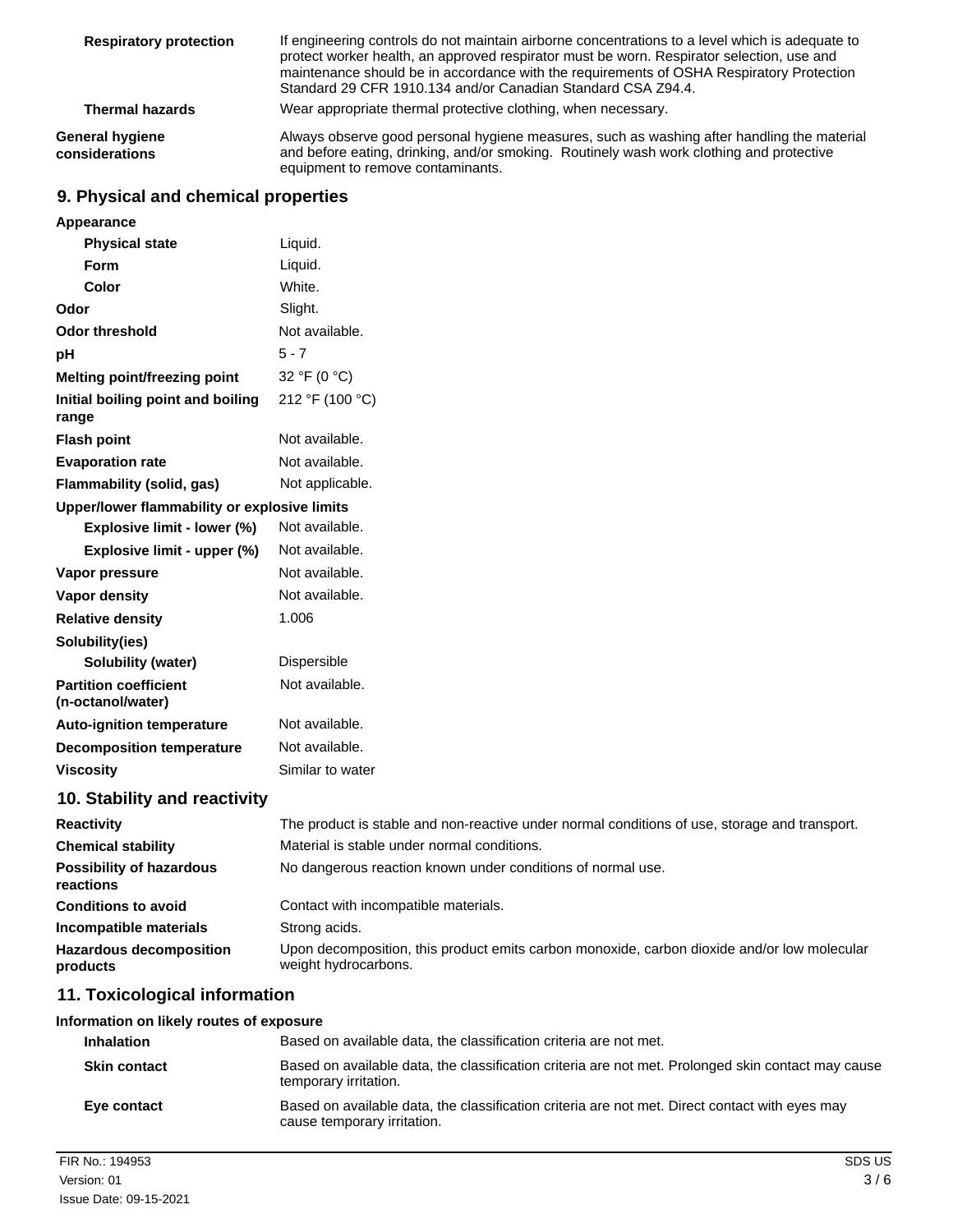| Ingestion                                                                          | Based on available data, the classification criteria are not met.                                                                                                                                                      |
|------------------------------------------------------------------------------------|------------------------------------------------------------------------------------------------------------------------------------------------------------------------------------------------------------------------|
| Symptoms related to the<br>physical, chemical and<br>toxicological characteristics | Direct contact with eyes may cause temporary irritation.                                                                                                                                                               |
| Information on toxicological effects                                               |                                                                                                                                                                                                                        |
| <b>Acute toxicity</b>                                                              | Not expected to be hazardous by OSHA criteria.                                                                                                                                                                         |
| Skin corrosion/irritation                                                          | Prolonged skin contact may cause temporary irritation.                                                                                                                                                                 |
| Serious eye damage/eye<br>irritation                                               | Direct contact with eyes may cause temporary irritation.                                                                                                                                                               |
| Respiratory or skin sensitization                                                  |                                                                                                                                                                                                                        |
| <b>Respiratory sensitization</b>                                                   | Not a respiratory sensitizer.                                                                                                                                                                                          |
| <b>Skin sensitization</b>                                                          | This product is not expected to cause skin sensitization.                                                                                                                                                              |
| Germ cell mutagenicity                                                             | No data available to indicate product or any components present at greater than 0.1% are<br>mutagenic or genotoxic.                                                                                                    |
| Carcinogenicity                                                                    | Not classifiable as to carcinogenicity to humans.                                                                                                                                                                      |
| <b>IARC Monographs. Overall Evaluation of Carcinogenicity</b>                      |                                                                                                                                                                                                                        |
| Not listed.<br>Not listed.                                                         | OSHA Specifically Regulated Substances (29 CFR 1910.1001-1053)                                                                                                                                                         |
| <b>Reproductive toxicity</b>                                                       | This product is not expected to cause reproductive or developmental effects.                                                                                                                                           |
| Specific target organ toxicity -<br>single exposure                                | Not classified.                                                                                                                                                                                                        |
| Specific target organ toxicity -<br>repeated exposure                              | Not classified.                                                                                                                                                                                                        |
| <b>Aspiration hazard</b>                                                           | Not an aspiration hazard.                                                                                                                                                                                              |
| <b>Chronic effects</b>                                                             | Prolonged inhalation may be harmful.                                                                                                                                                                                   |
| 12. Ecological information                                                         |                                                                                                                                                                                                                        |
| <b>Ecotoxicity</b>                                                                 | The product is not classified as environmentally hazardous. However, this does not exclude the<br>possibility that large or frequent spills can have a harmful or damaging effect on the environment.                  |
| Persistence and degradability<br><b>Bioaccumulative potential</b>                  | No data is available on the degradability of any ingredients in the mixture.                                                                                                                                           |
| <b>Mobility in soil</b>                                                            | This product is miscible in water and may not disperse in soil.                                                                                                                                                        |
| Other adverse effects                                                              | No other adverse environmental effects (e.g. ozone depletion, photochemical ozone creation<br>potential, endocrine disruption, global warming potential) are expected from this component.                             |
| 13. Disposal considerations                                                        |                                                                                                                                                                                                                        |
| <b>Disposal instructions</b>                                                       | Collect and reclaim or dispose in sealed containers at licensed waste disposal site.                                                                                                                                   |
| <b>Local disposal regulations</b>                                                  | Dispose in accordance with all applicable regulations.                                                                                                                                                                 |
| Hazardous waste code                                                               | The waste code should be assigned in discussion between the user, the producer and the waste<br>disposal company.                                                                                                      |
| Waste from residues / unused<br>products                                           | Dispose of in accordance with local regulations. Empty containers or liners may retain some<br>product residues. This material and its container must be disposed of in a safe manner (see:<br>Disposal instructions). |
| <b>Contaminated packaging</b>                                                      | Since emptied containers may retain product residue, follow label warnings even after container is<br>emptied. Empty containers should be taken to an approved waste handling site for recycling or<br>disposal.       |
|                                                                                    |                                                                                                                                                                                                                        |

## **14. Transport information**

### **DOT**

Not regulated as dangerous goods.

### **IATA**

Not regulated as dangerous goods.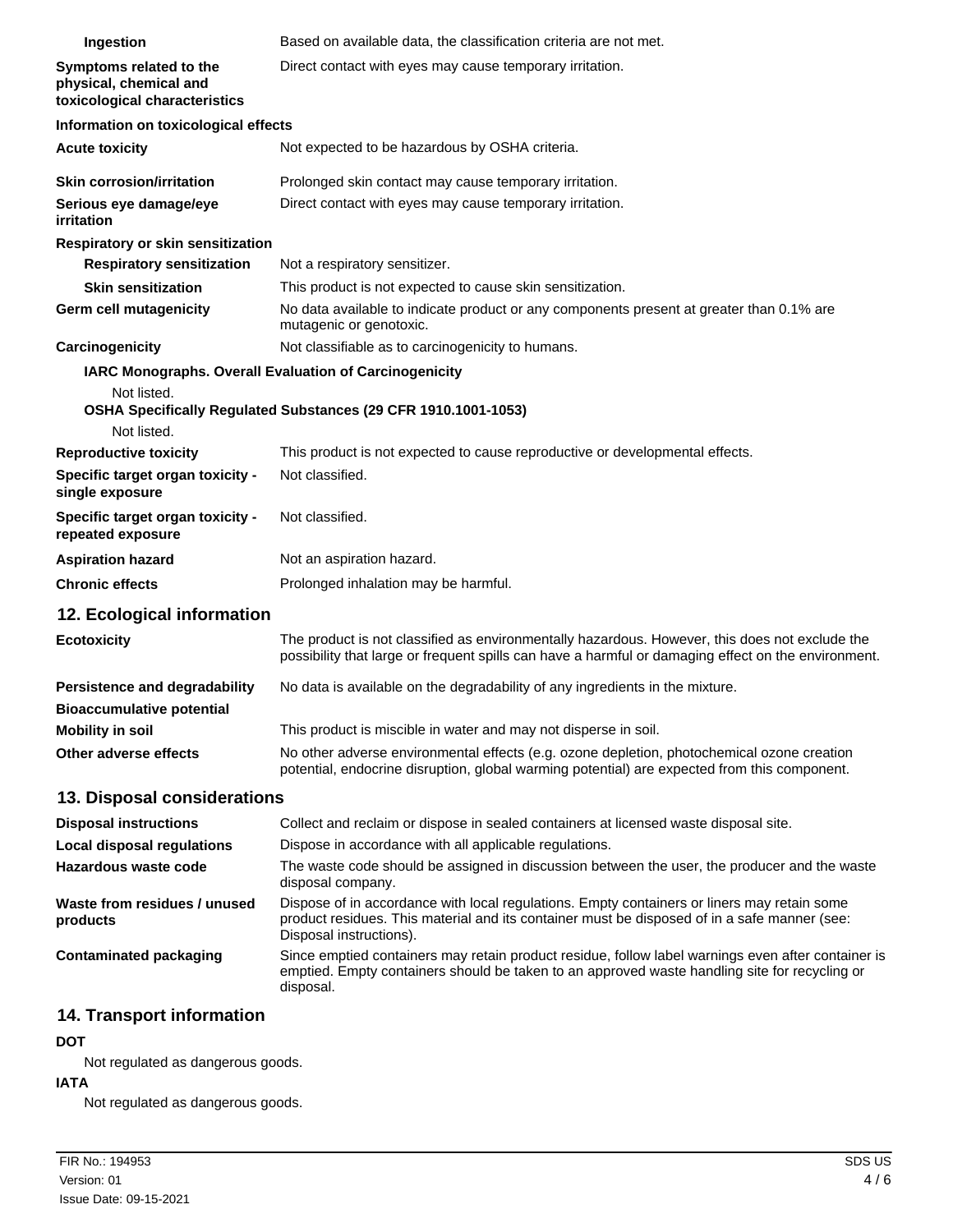#### **IMDG**

Not regulated as dangerous goods.

#### **Transport in bulk according to** Not established. **Annex II of MARPOL 73/78 and the IBC Code**

### **15. Regulatory information**

**US federal regulations**

This product is not known to be a "Hazardous Chemical" as defined by the OSHA Hazard Communication Standard, 29 CFR 1910.1200.

### **Toxic Substances Control Act (TSCA)**

#### **TSCA Section 12(b) Export Notification (40 CFR 707, Subpt. D)**

Not regulated.

#### **CERCLA Hazardous Substance List (40 CFR 302.4)**

Not listed.

#### **SARA 304 Emergency release notification**

Not regulated.

#### **OSHA Specifically Regulated Substances (29 CFR 1910.1001-1053)**

Not listed.

#### **Superfund Amendments and Reauthorization Act of 1986 (SARA)**

#### **SARA 302 Extremely hazardous substance**

Not listed.

**SARA 311/312 Hazardous** No **chemical**

## **SARA 313 (TRI reporting)**

Not regulated.

#### **Other federal regulations**

#### **Clean Air Act (CAA) Section 112 Hazardous Air Pollutants (HAPs) List**

Not regulated.

#### **Clean Air Act (CAA) Section 112(r) Accidental Release Prevention (40 CFR 68.130)**

Not regulated.

**Safe Drinking Water Act** Not regulated. **(SDWA)**

#### **US state regulations**

#### **California Proposition 65**

California Safe Drinking Water and Toxic Enforcement Act of 1986 (Proposition 65): This material is not known to contain any chemicals currently listed as carcinogens or reproductive toxins. For more information go to www.P65Warnings.ca.gov.

#### **International Inventories**

All components are listed or are exempt from listing on the Toxic Substances Control Act Inventory.

### **16. Other information, including date of preparation or last revision**

| <b>Issue date</b>               | 09-15-2021                                           |
|---------------------------------|------------------------------------------------------|
| <b>Version</b>                  | 01                                                   |
| <b>HMIS<sup>®</sup></b> ratings | Health: $0$<br>Flammability: 1<br>Physical hazard: 0 |
| <b>NFPA ratings</b>             | Health: 0<br>Flammability: 1<br>Instability: 0       |